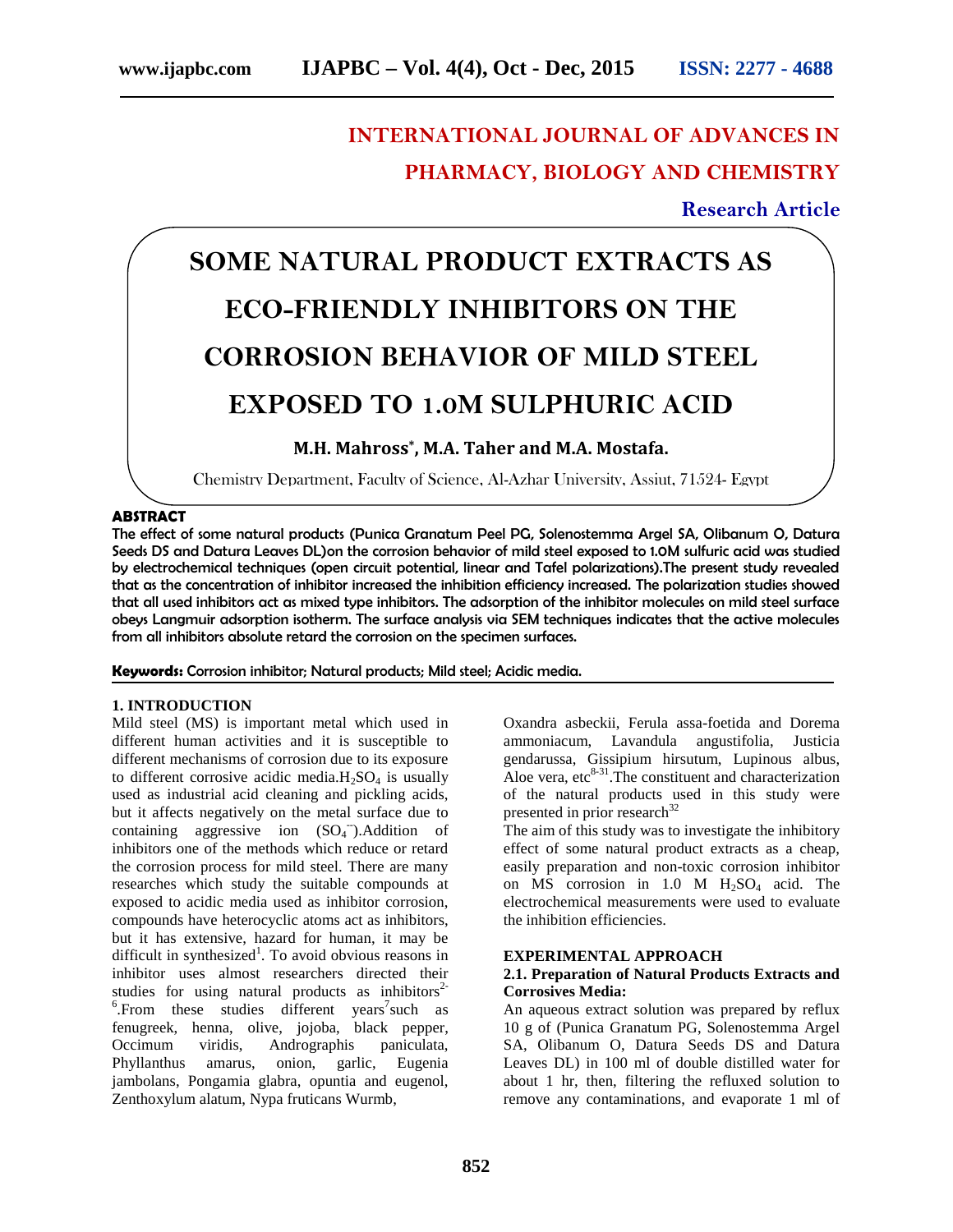filtered extract solution and weighted the residue<sup>33</sup> and preparation of 1.0M HCl solution as corrosive media.

#### **2.1.1 Characterization of Natural Products (PG, SA, O, DS and DL)**

The solid plant extracts of PG, SA, O, DS and DL characterized by Fourier transform infrared (FTIR) spectroscopy. FTIR spectrum recorded in Jasco- FTIR-480 plus (Japan) which extended from 4000 to  $400 \text{ cm}^{-1}$ , using the KBr disk technique. The active substances and medical uses of the natural products, which used in this work represented by Mahross et al .

#### **2.2. Preparation of test specimens:**

The MS specimens tested in this present paper, are in the sheet form, supplied by the AL - EZZ Company in Alexandria. The designation and analysis of the material by weight % is (C 0.175, Si 0.130, Mn 0.534, P 0.008, S 0.0094, Cr 0.0117, Mo 0.002, Ni 0.0188, Al 0.005, Co 0.0075, Cu 0.0047, Nb 0.003, Ti 0.002, V 0.005, W 0.172 and Fe 98.9). Prior immersion the MS electrodes in the tested solutions, it was prepared by polishing with SiC paper up to 1200 grade, washing with distilled water and then degreased with alcohol about 5 minutes, washed again with distilled water then dried it by used filter papers.  $H_2SO_4$  (1.0M) prepared by analytical method These (from Aldrich, its purity of acid 98%)

#### **2.3. Electrochemical Cell (Corrosion Cell):**

The corrosion cell involving three electrodes, MS as working electrode, Saturated Calomel Electrode (SCE) as reference electrode and a platinum wire used as counter electrode. The exposed area of working electrode to solutions was  $1\overline{\text{Cm}}^2$ .

#### **2.4. Adopted Techniques:**

The major electrochemical techniques used in this study are open circuit potential (OCP) and Potentiodynamic polarizations (linear polarization resistance (LPR) and Tafel plots polarizations (TP)) which carried out with model 352/252 corrosion measurement system, which consists of EG & G potentiostat/galvanostat model 273A driven by software from IBM computer. Measurements of polarization curves were started after immersing the working electrode in the used solutions for close to 30 minutes, where the values of  $E_{\text{corr}}$  became stable. The LPR was measured from +20 mV up to -20 mV vs Ecorr and the TP was measured from -250 mV up to +250 mV vs  $E_{corr}$ . The scan rate for LPR and TP measurements were 0.166 mV/S and 0.3mV/S, respectively.

#### **3. RESULTS AND DISCUSSION**

#### **3.1. Open Circuit Potential Measurements (OCP):**

OCP describes the relation between potential (mV) versus time (sec) at zero current. OCP represents the behavior of anodic and cathodic reactions takes place on the surface of metal electrode. As the potential electrode shift into a positive direction (noble direction) that indicating to anodic inhibitor, that means blocking of inhibitor molecules of the active anodic sites by its adsorption on the metal surface electrode, and vice versa for the potential electrode that the shift to more negative potentials (increasing in negatively charge) that indicating to cathodic inhibitor, that means retarding or decreasing the cathodic reaction. The potential-time curves for (PG, SA, O, DS and DL) at  $1.0M H<sub>2</sub>SO<sub>4</sub>$  for MS electrode at exposure time 4 days(where its best values) were presented in Fig. (1).It is clear from curves in all concentrations of each inhibitors used in this study, the steady state potential  $(E_{s,s})$  of electrode shift into significant positive potential than blank solution, and the values of these  $E_s$ , listed in Table 1, according the values there is formation of layer of particles of inhibitor which adsorbed on the active anodic sites on the surface of MS electrode.

#### **3.2. Potentiodynamic Polarization Measurements (linear and Tafel polarizations):**

techniques can provide significant useful information regarding the corrosion rate. Polarization methods involve changing the potential of the working electrode and measuring the current which is produced as a function of potential. Potentiodynamic polarization is a technique which describes the relation between applied potential at MS electrodes at 0.4mV/Sec and current as a result from this applied potential, and the rate of this potential is long reach to 1000 mV. The values of current give us an indication about corrosion rate, we can calculate the inhibition efficiencies of testing media from corrosion rate data, this relation given by namely Tafel plot polarization. On the other hand, as a portion of potentiodynamic polarization (linear polarization resistance LPR) which describe the linear relation between applied potential and current results from this potential and the rate of potential is short nearly 50mV, we can calculate resistance polarization from LPR which means the ability of a solution to retard or decrease the corrosion of metal in corrosive media by using inhibitors. Fig.(2) Showed Tafel polarization curves for MS in 1 M H2SO<sup>4</sup> with the addition of various concentrations of testing inhibitors at exposure time 4 days. The different corrosion parameters derived from these curves are presented in Tables (2 and 3). From the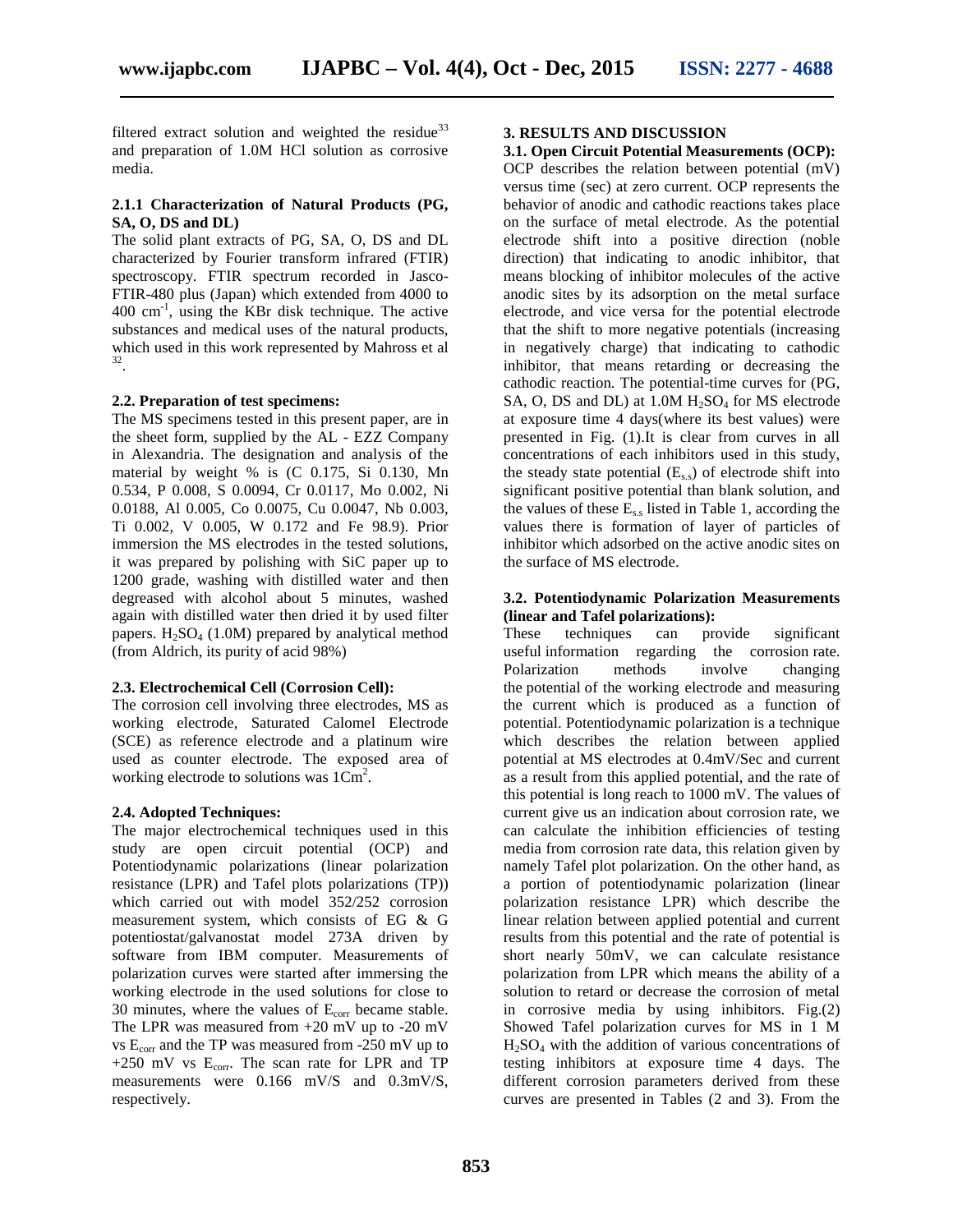Table 3, it is clear that the corrosion current density  $(I_{\text{corr}})$  value decreased from 12078 $\mu$ A/cm<sup>2</sup>at a blank solution to  $90.59 \mu A/cm^2$ to give to give IE%, nearly to 99% at the presence of  $5\%$  (v/v)% concentration of SAE in 1 M H<sub>2</sub>SO<sub>4</sub>. In blank solution, both a and c values changed significantly and E<sub>corr</sub> shift to anodic region, hence, SAE acted as a mixed type inhibitor. IE% values of MS in  $1.0 M H<sub>2</sub>SO<sub>4</sub> solution containing$ different concentrations of inhibitor extracts were tion to 90.59 $\mu$ A/cm<sup>2</sup>to<br>9% at the presence of 5%<br> $\geq$  in 1 M H<sub>2</sub>SO<sub>4</sub>. In bland<br>les changed significantly<br>on, hence, SAE acted as<br>values of MS in 1.0 M<br>erent concentrations of

calculated from the Tafel plots polarization by  $I_{corr}$ data as using equation 1:

$$
IE\% = \left[\frac{u_{corruuninh/b} - u_{corr(inhib)}}{u_{corruininh/b}}\right] \times 100 \dots \dots \dots \dots \tag{1}
$$

Where  $I_{\text{corr (uninh.)}}$  and  $I_{\text{corr (inh.)}}$  are the corrosion current density without and with inhibitor presence, respectively.





We can concluded that the sequence of inhibitor extracts in the presence of 1.0M  $H<sub>2</sub>SO<sub>4</sub>$  at 2 hrs, 1 day, 2 days and 4 days was arranged as O (48.27%–  $88.61\% > SA$  (43.64%–87.26%) > PG (28.45%–  $79.99\%)$  > DS  $(25.13\% - 57.82\%)$  > DL  $(29.75\% -$ 57.31%), SA (89.44%–98.44%) > O (90.70%– 98.20%)> PG (93.06%–96.88%) > DL (87.45%–  $92.99\%) > DS(86.56\% - 92.31\%)$ , SA  $(91.65\% 98.85\%$ ) > O (92.77 %–98.68%) > PG (94.47% –  $98.30\%$ ) > DL  $(90.40\% - 94.77\%)$  > DS  $(90.16\% -$ 94.14%) and SA  $(92.26\% - 99.03\%) > 0$   $(93.85\% -$ 98.99%)> DS (92.01%–96.89%) > PG (94.89%– 98.71%)> DL (91.91%–96.68%), respectively.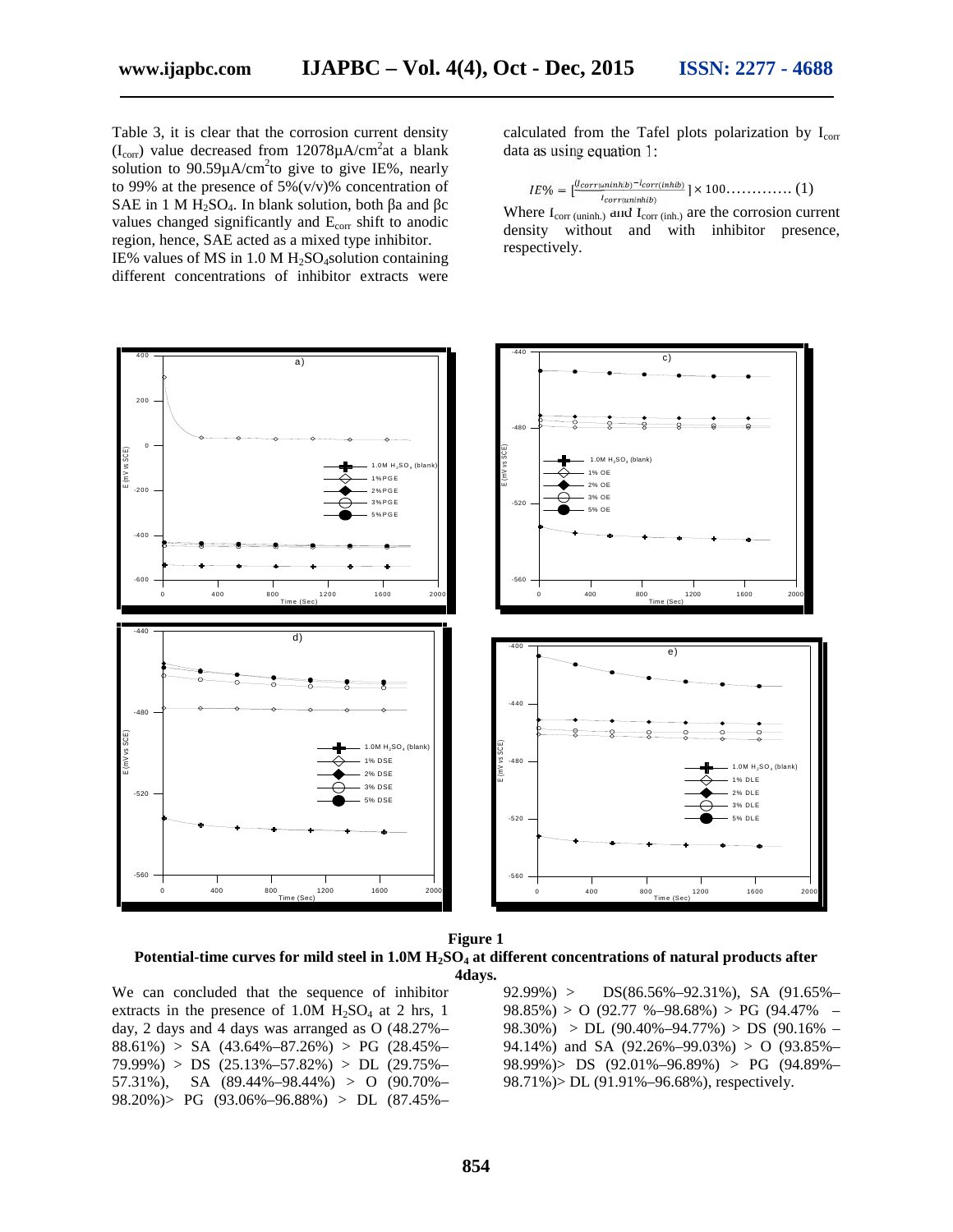

**Figure 2 Tafel plots polarization curves of mild steel in 1.0M H2SO4at different concentrations of natural products after** 4**days.**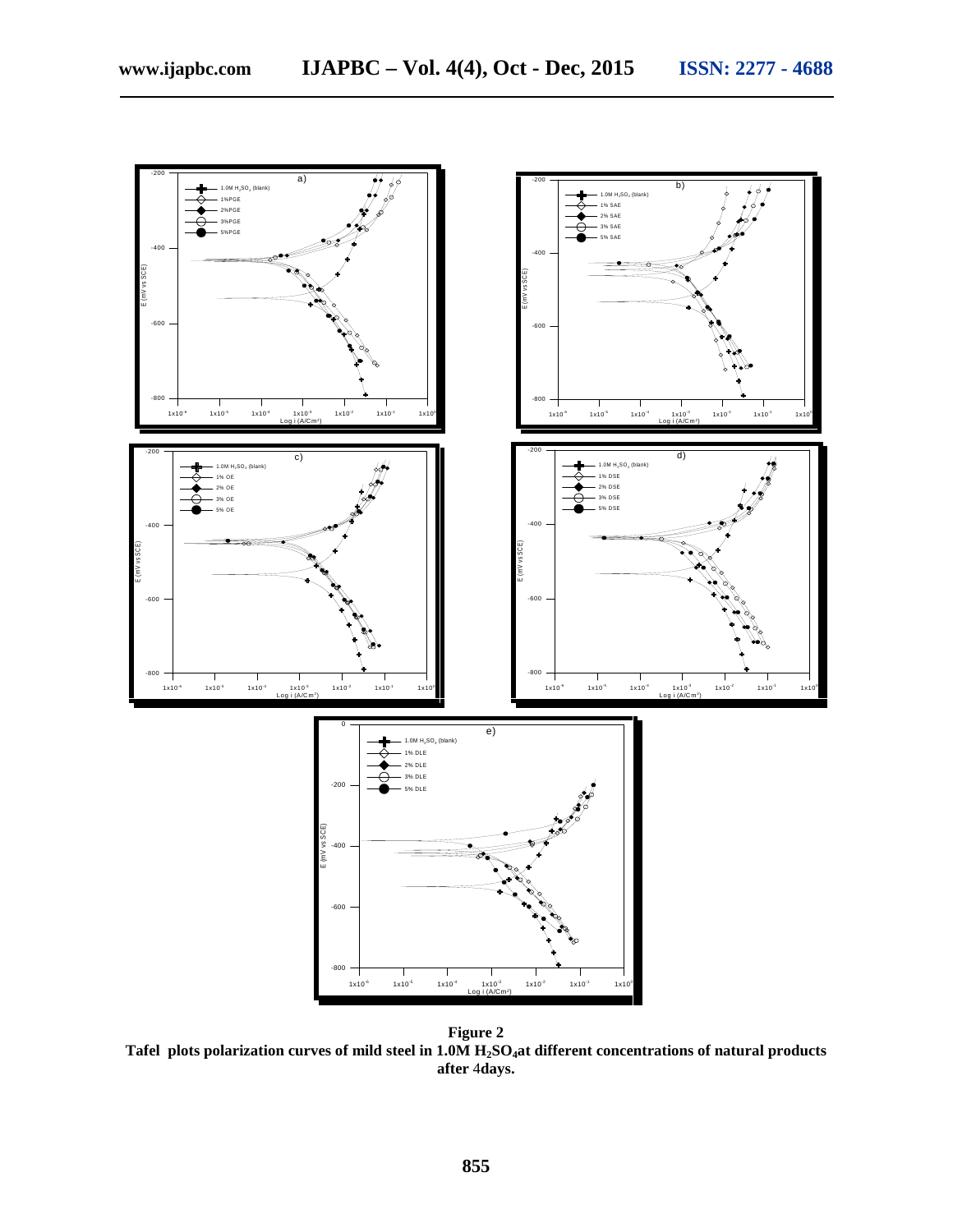

**Time dependence of a) corrosion rate, b) inhibition efficiency and c) resistance polarization for mild steel exposed to natural product extracts at 1.0M H2SO4.**

Fig. (3) Shows time dependence of immersion times against corrosion rate, inhibition efficiency IE% and resistance polarization  $R_p$ , it reveals as the immersion time increase from 2 hrs to 96 hrs the  $R_p$  for corrosion

metal in the tested solutions of natural product extracts increases that follows the CR of metal decreases and IE% increases to reach 99.03% for SAE at immersion time 4 days.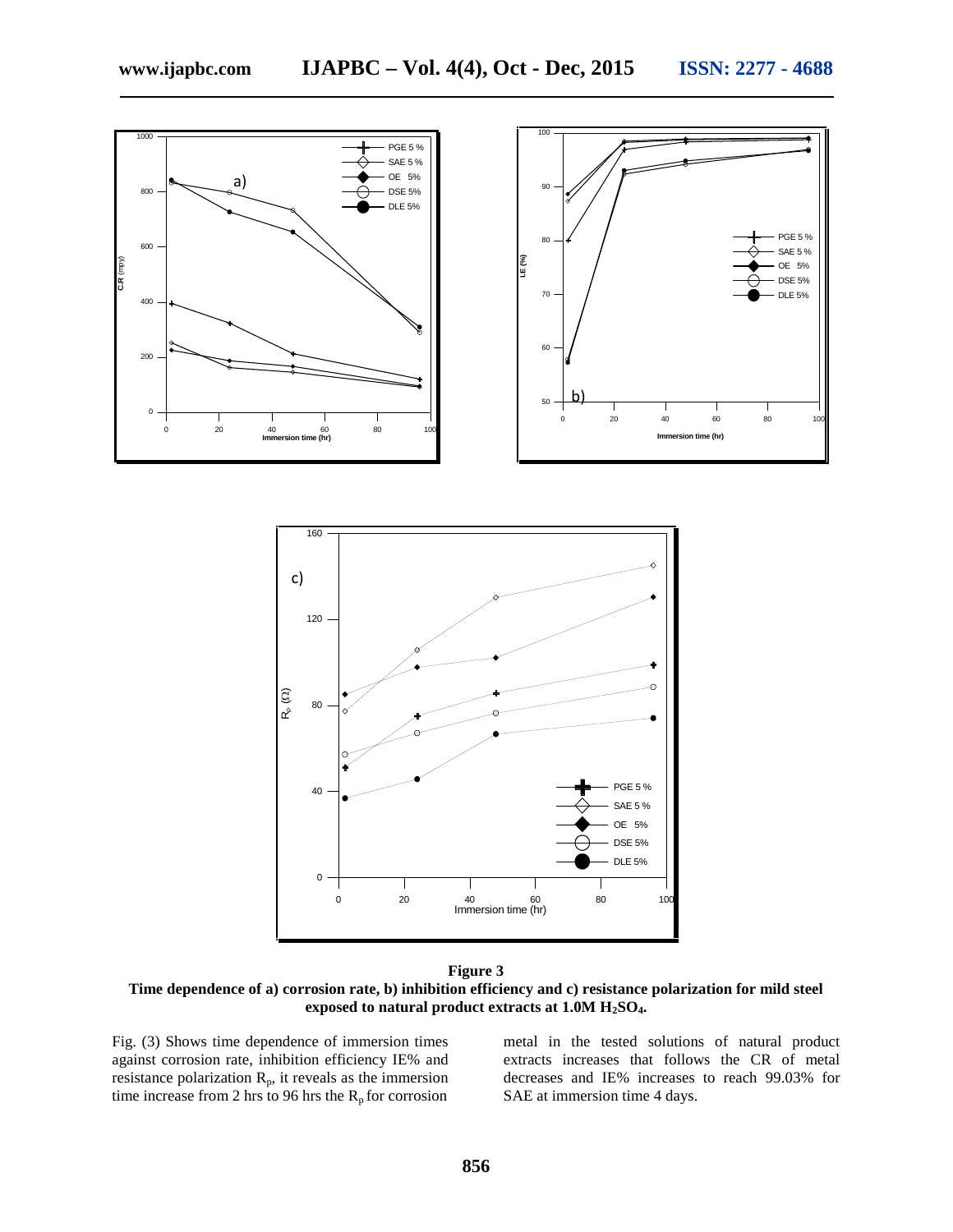

**Figure 4 Langmuir adsorption isotherm for adsorption of natural product extracts on the surface of mild steel in 1.0 M H2SO<sup>4</sup> after4 days.**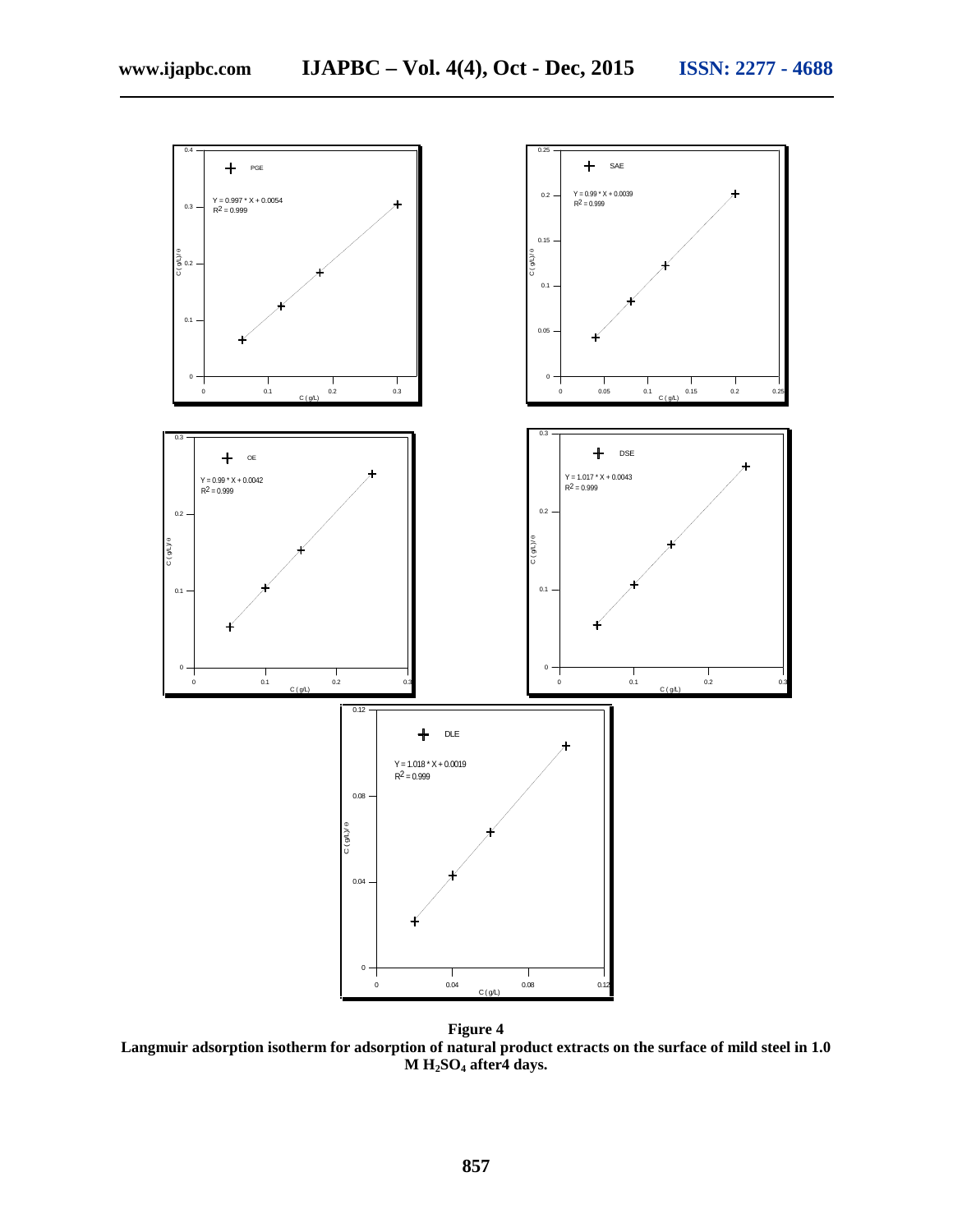



**Figure 5 SEM micrographs of the morphologies of (A) Polished MS, (B) MS+1.0M H2SO<sup>4</sup> and (C) MS+1.0M H2SO<sup>4</sup> + 5% SAE.**

| Table 1                                                                                                                           |
|-----------------------------------------------------------------------------------------------------------------------------------|
| Values of $E_{\text{imm}}$ and $E_{ss}$ (mV) for mild steel in 1.0M $H_2SO_4$ and different concentrations of natural products at |
| different exposure times                                                                                                          |

| Test        | $\mathcal{C}$<br>$V/V\%$ | 2 <sup>hr</sup> |            | 1day      |            | 2days     |            | 4days     |            |
|-------------|--------------------------|-----------------|------------|-----------|------------|-----------|------------|-----------|------------|
| Solution    |                          | $-E_{in}$       | $-E_{s.s}$ | $-E_{in}$ | $-E_{s.s}$ | $-E_{in}$ | $-E_{s.s}$ | $-E_{in}$ | $-E_{s.s}$ |
| $H_2SO_4$   | 1.0M                     | 489             | 492        | 500       | 500        | 501       | 503        | 532       | 540        |
| PG          |                          | 464             | 464        | 454       | 466        | 474       | 477        | 474       | 477        |
|             | $\overline{2}$           | 437             | 440        | 448       | 449        | 444       | 450        | 434       | 449        |
|             | 3                        | 444             | 449        | 392       | 433        | 451       | 454        | 447       | 453        |
|             | 5                        | 449             | 450        | 428       | 444        | 428       | 444        | 432       | 448        |
|             | 1                        | 470             | 472        | 472       | 473        | 471       | 472        | 468       | 469        |
| SA          | $\overline{2}$           | 476             | 479        | 436       | 437        | 468       | 469        | 459       | 463        |
|             | 3                        | 434             | 447        | 455       | 466        | 452       | 457        | 455       | 461        |
|             | 5                        | 444             | 452        | 421       | 443        | 454       | 459        | 447       | 454        |
|             |                          | 472             | 472        | 470       | 475        | 472       | 480        | 479       | 480        |
|             | $\overline{c}$           | 459             | 460        | 458       | 455        | 453       | 459        | 474       | 457        |
| $\mathbf 0$ | 3                        | 465             | 466        | 456       | 458        | 465       | 468        | 476       | 479        |
|             | 5                        | 455             | 459        | 450       | 453        | 444       | 453        | 470       | 471        |
|             |                          | 460             | 466        | 454       | 457        | 451       | 451        | 478       | 479        |
| DS          | $\overline{c}$           | 441             | 449        | 460       | 464        | 462       | 458        | 456       | 466        |
|             | 3                        | 449             | 456        | 458       | 465        | 466       | 470        | 462       | 468        |
|             | 5                        | 447             | 452        | 452       | 455        | 449       | 455        | 458       | 465        |
| DL          |                          | 464             | 466        | 461       | 465        | 429       | 438        | 478       | 479        |
|             | $\overline{c}$           | 439             | 443        | 463       | 465        | 461       | 462        | 451       | 454        |
|             | 3                        | 451             | 461        | 435       | 440        | 453       | 459        | 457       | 460        |
|             | 5                        | 439             | 448        | 424       | 428        | 423       | 431        | 407       | 428        |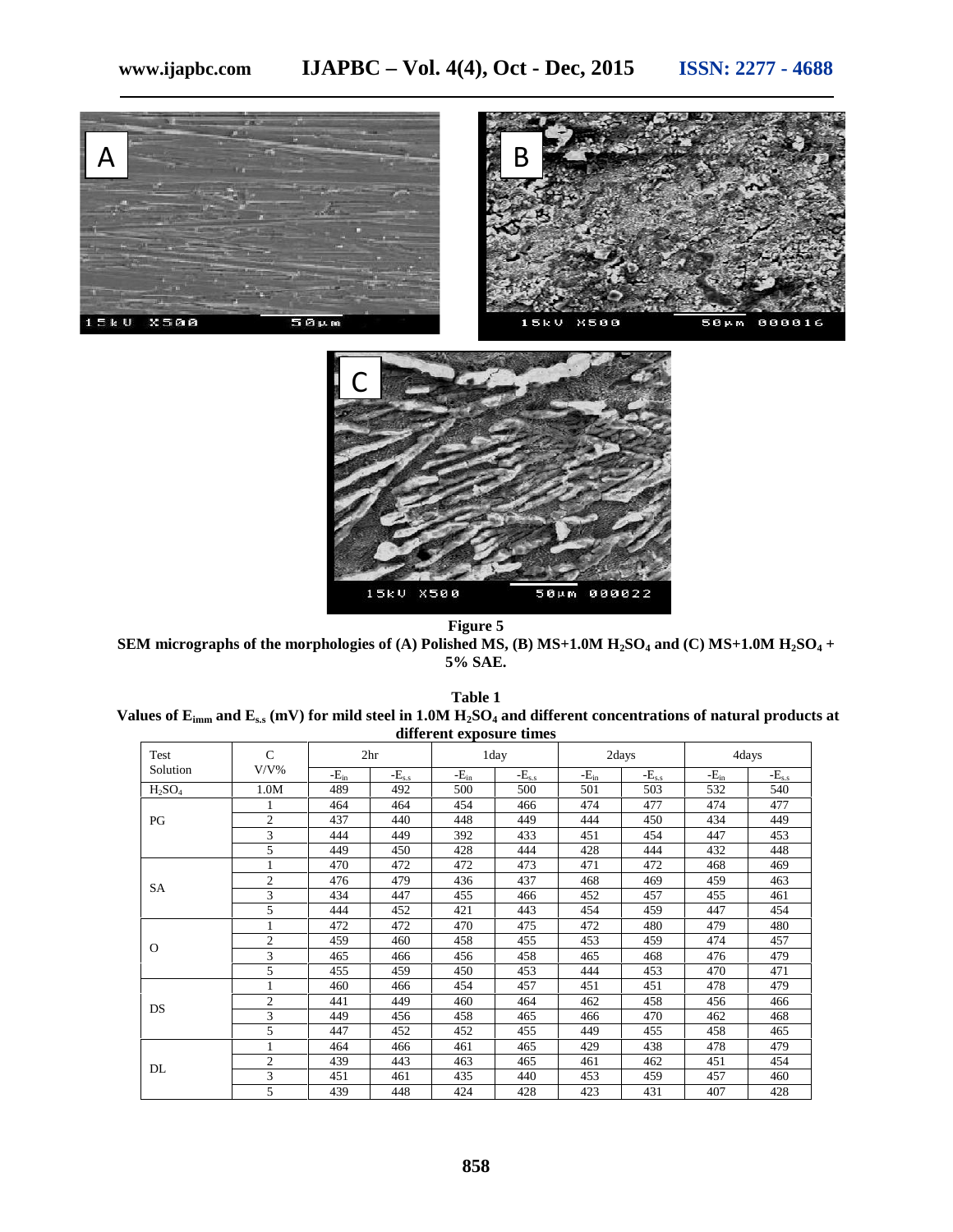|                                     |                             |         |           | 2hr and 1day.   |                 |                |                                         |           |                    |
|-------------------------------------|-----------------------------|---------|-----------|-----------------|-----------------|----------------|-----------------------------------------|-----------|--------------------|
| Tested                              | ${\bf C}$                   | $R_{P}$ | $\beta_a$ | $\beta_{\rm c}$ | $-E_{\rm corr}$ | $I_{\rm corr}$ | $\ensuremath{\mathsf{C}}\xspace$ .<br>R | $\rm L E$ | Surface            |
| Solution                            | $(V/V)$ %                   | ( )     | mV\deca   | mV\dec          | (mV)            | $(\mu A/Cm^2)$ | (may)                                   | (% )      | coverage           |
|                                     |                             |         | de        | ade             | 2hrs            |                |                                         |           | $(=\text{IE}/100)$ |
|                                     |                             | 8.992   |           | 120.1           | 461             | 1973           | 1819                                    |           |                    |
| H <sub>2</sub> SO <sub>4</sub> 1.0M | $---$                       |         | 59.68     |                 |                 |                |                                         | ------    | ------             |
|                                     | $\mathbf{1}$                | 13.86   | 101.8     | 179.6           | 438             | 1531           | 1411.64                                 | 28.45     | 0.285              |
| $\mathbf{P}\mathbf{G}$              | $\overline{c}$              | 15.21   | 97.25     | 152.08          | 422             | 1250           | 1152.76                                 | 41.57     | 0.416              |
|                                     | 3                           | 31.44   | 75.23     | 132.5           | 426             | 1050           | 968.14                                  | 50.93     | 0.509              |
|                                     | 5                           | 51.14   | 40.58     | 119.58          | 428             | 428.2          | 394.82                                  | 79.99     | 0.800              |
|                                     | $\mathbf{1}$                | 20.15   | 72.83     | 153.2           | 448             | 1206           | 1111.98                                 | 43.64     | 0.436              |
| SA                                  | $\mathfrak{2}$              | 23.32   | 44.65     | 107.5           | 445             | 972.6          | 896.77                                  | 54.55     | 0.545              |
|                                     | 3                           | 30.25   | 57.76     | 140             | 412             | 524.1          | 483.24                                  | 75.51     | 0.755              |
|                                     | $\sqrt{5}$                  | 77.20   | 31.72     | 56.91           | 432             | 272.7          | 251.44                                  | 87.26     | 0.873              |
|                                     | $\mathbf{1}$                | 14.84   | 48.14     | 112.5           | 441             | 1107           | 1020.69                                 | 48.27     | 0.483              |
| $\mathbf{O}$                        | $\mathbf{2}$                | 25.91   | 45.30     | 150.9           | 437             | 740.2          | 682.49                                  | 65.41     | 0.654              |
|                                     | $\mathfrak{Z}$              | 36.54   | 24.44     | 42.79           | 438             | 436            | 402.01                                  | 79.62     | 0.796              |
|                                     | 5                           | 85.04   | 21.90     | 43.57           | 423             | 243.7          | 224.70                                  | 88.61     | 0.886              |
|                                     | $\mathbf{1}$                | 12.79   | 93.49     | 168.3           | 439             | 1602           | 1477.10                                 | 25.13     | 0.251              |
| DS                                  | $\mathfrak{2}$              | 15.98   | 88.25     | 133.58          | 428             | 1405           | 1295.46                                 | 34.34     | 0.343              |
|                                     | $\ensuremath{\mathfrak{Z}}$ | 25.25   | 72.58     | 129.47          | 432             | 1212.3         | 1117.78                                 | 43.35     | 0.433              |
|                                     | 5                           | 57.07   | 66.58     | 114.78          | 424             | 902.65         | 832.28                                  | 57.82     | 0.578              |
|                                     | $\mathbf{1}$                | 12.42   | 102.03    | 133.09          | 437             | 1503.2         | 1386.00                                 | 29.75     | 0.298              |
| $\mathbf{DL}$                       | $\sqrt{2}$                  | 25.84   | 95.24     | 118.54          | 409             | 1389.2         | 1280.89                                 | 35.08     | 0.351              |
|                                     | $\mathfrak{Z}$              | 30.16   | 87.45     | 110.22          | 447             | 1010.5         | 931.72                                  | 52.78     | 0.528              |
|                                     | 5                           | 36.71   | 75.88     | 101.87          | 414             | 913.56         | 842.34                                  | 57.31     | 0.573              |
|                                     |                             |         |           |                 | 1day            |                |                                         |           |                    |
| H <sub>2</sub> SO <sub>4</sub> 1.0M | ------                      | 7.549   | 176       | 260             | 465             | 10360          | 9552                                    | ------    | ------             |
|                                     | $\mathbf{1}$                | 18.20   | 87.99     | 145.89          | 444             | 780.05         | 719.23                                  | 93.06     | 0.931              |
| $\mathbf{P}\mathbf{G}$              | $\overline{c}$              | 42.43   | 75.18     | 173.1           | 423             | 589.4          | 543.45                                  | 94.75     | 0.948              |
|                                     | $\mathfrak{Z}$              | 55.18   | 99.90     | 195.88          | 413             | 512.2          | 472.27                                  | 95.44     | 0.954              |
|                                     | $\sqrt{5}$                  | 75.02   | 63.40     | 160.13          | 422             | 350.12         | 322.82                                  | 96.88     | 0.969              |
|                                     | $\mathbf{1}$                | 24.58   | 188.0     | 127.12          | 455             | 1186.6         | 1094.09                                 | 89.44     | 0.894              |
| SA                                  | $\sqrt{2}$                  | 27.83   | 102.5     | 144.00          | 402             | 556.9          | 513.48                                  | 95.04     | 0.950              |
|                                     | 3                           | 39.03   | 75.12     | 125.17          | 453             | 402.12         | 370.77                                  | 96.42     | 0.964              |
|                                     | $\overline{5}$              | 105.7   | 43.68     | 99.9            | 420             | 174.9          | 161.26                                  | 98.44     | 0.984              |
|                                     | $\mathbf{1}$                | 15.78   | 182.6     | 203.5           | 439             | 1045           | 963.53                                  | 90.70     | 0.907              |
| ${\rm O}$                           | $\sqrt{2}$                  | 42.99   | 179.5     | 197.8           | 439             | 720.05         | 663.91                                  | 93.59     | 0.936              |
|                                     | 3                           | 73.03   | 113.0     | 97.5            | 421             | 409.9          | 377.94                                  | 96.35     | 0.964              |
|                                     | 5                           | 97.64   | 77.2      | 54.87           | 443             | 202.1          | 186.34                                  | 98.20     | 0.982              |
| DS                                  | 1                           | 14.79   | 174.8     | 190.5           | 438             | 1510.2         | 1392.46                                 | 86.56     | 0.866              |
|                                     | $\mathbf{2}$                | 25.29   | 123.2     | 141.5           | 451             | 1400.5         | 1291.31                                 | 87.54     | 0.875              |
|                                     | 3                           | 39.64   | 110.5     | 138.5           | 446             | 1179.5         | 1087.54                                 | 89.50     | 0.895              |
|                                     | $\overline{5}$              | 67.05   | 104.5     | 128.25          | 434             | 864.36         | 796.97                                  | 92.31     | 0.923              |
|                                     | $\mathbf{1}$                | 14.80   | 189.8     | 217.7           | 459             | 1410.25        | 1300.30                                 | 87.45     | 0.874              |
|                                     | $\sqrt{2}$                  | 26.62   | 177.5     | 203.8           | 428             | 1221.9         | 1126.64                                 | 89.13     | 0.891              |
| DL                                  | $\overline{\mathbf{3}}$     | 39.21   | 156.2     | 190.87          | 415             | 916.3          | 844.86                                  | 91.84     | 0.918              |
|                                     | $\overline{5}$              | 45.61   | 145.2     | 174.5           | 413             | 788.05         | 726.61                                  | 92.99     | 0.930              |

| Table 2                                                                                                        |
|----------------------------------------------------------------------------------------------------------------|
| Polarization parameters for mild steel in $1.0M H_2SO_4$ at different concentrations of natural products after |
| $2br$ and $1dev$                                                                                               |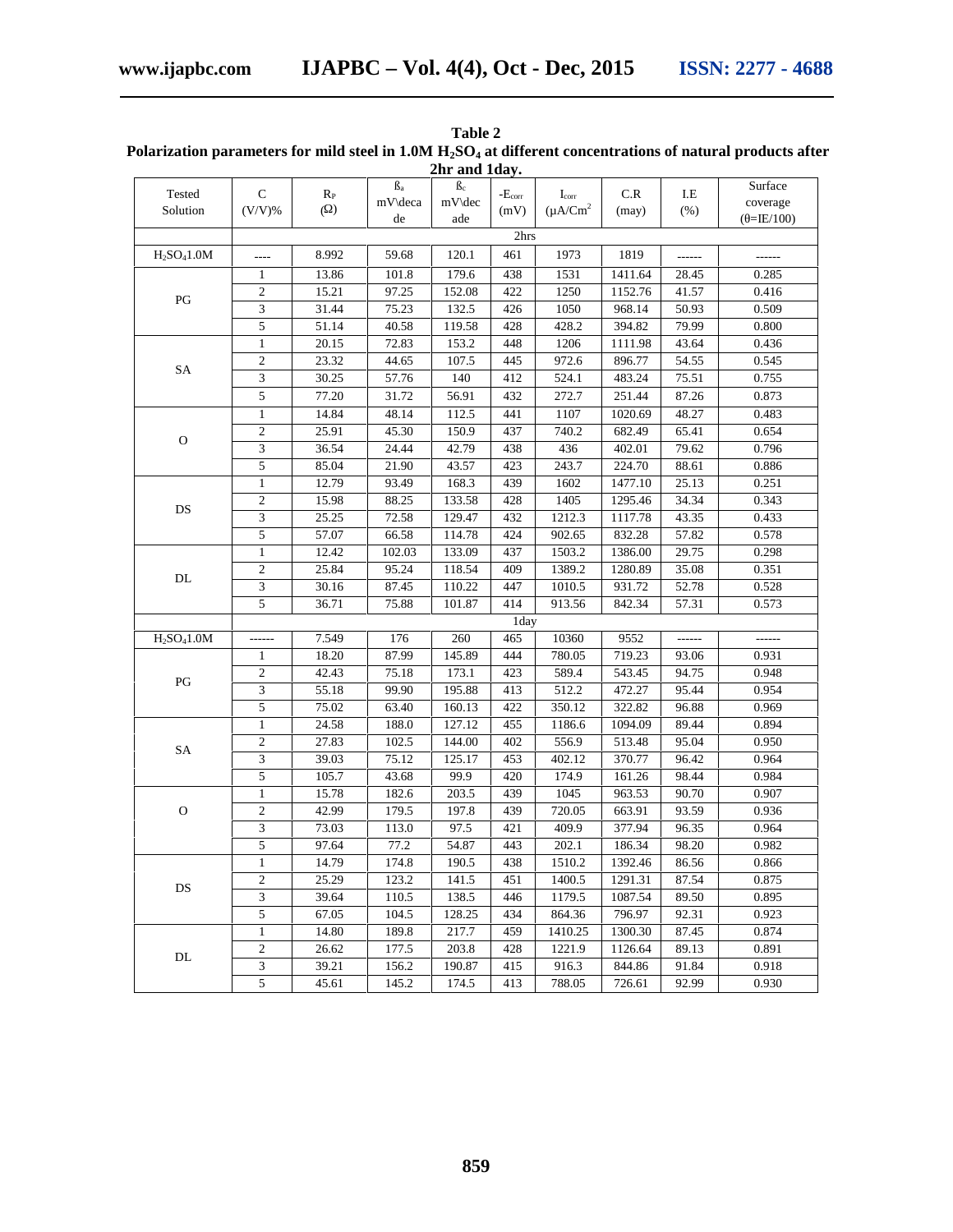|                                      |                |             |           |                    | days and 4 days.                |                            |          |        |                     |
|--------------------------------------|----------------|-------------|-----------|--------------------|---------------------------------|----------------------------|----------|--------|---------------------|
| Tested                               | $\mathsf{C}$   | $R_{\rm P}$ | $\rm B_a$ | B <sub>c</sub>     | $\text{-}\mathbf{E}_{\rm corr}$ | $I_{corr} (\mu A / C m^2)$ | C.R      | I.E    | Surface<br>coverage |
| Solution                             | $(V/V)$ %      | ( )         | mV\decade | mV\decade          | (mV)                            |                            | (max)    | (% )   | $(=\text{IE}/100)$  |
|                                      |                |             |           |                    | 2 days                          |                            |          |        |                     |
| $H_2SO_4$ 1.0 M                      | ------         | 5.478       | 288.21    | 330.28             | 489                             | 12510                      | 11534.67 | ------ | ------              |
|                                      | 1              | 20.14       | 123.4     | 159.9              | 443                             | 750.25                     | 691.76   | 94.47  | 0.945               |
| PGE                                  | $\overline{2}$ | 55.03       | 115.28    | 144.4              | 436                             | 530.04                     | 488.72   | 96.09  | 0.961               |
|                                      | 3              | 65.21       | 102.58    | 128.8              | 430                             | 495.6                      | 456.96   | 96.35  | 0.963               |
|                                      | 5              | 85.64       | 90.47     | 114.25             | 429                             | 230.12                     | 212.18   | 98.30  | 0.983               |
|                                      | $\mathbf{1}$   | 55.32       | 110.52    | 130.54             | 475                             | 1133                       | 1044.67  | 91.65  | 0.916               |
| <b>SAE</b>                           | $\mathfrak{2}$ | 59.23       | 29.19     | 64.01              | 443                             | 625.7                      | 576.92   | 95.39  | 0.954               |
|                                      | 3              | 63.02       | 20.83     | 30.28              | 423                             | 386.1                      | 356.00   | 97.15  | 0.972               |
|                                      | $\sqrt{5}$     | 130.11      | 14.58     | 27.87              | 436                             | 156.7                      | 144.48   | 98.85  | 0.988               |
|                                      | $\mathbf{1}$   | 20.64       | 196.8     | 284.9              | 468                             | 980.6                      | 904.15   | 92.77  | 0.928               |
| OE                                   | $\overline{2}$ | 55.84       | 130.8     | 230.2              | 438                             | 690.02                     | 636.22   | 94.91  | 0.949               |
|                                      | 3              | 75.60       | 49.18     | 176.2              | 443                             | 389.2                      | 358.86   | 97.13  | 0.971               |
|                                      | 5              | 102.04      | 41.91     | 166.9              | 431                             | 179.6                      | 165.60   | 98.68  | 0.987               |
|                                      | $\mathbf{1}$   | 23.60       | 113.4     | 226.4              | 432                             | 1334.6                     | 1230.55  | 90.16  | 0.902               |
| <b>DSE</b>                           | $\overline{2}$ | 38.23       | 89.68     | 186.9              | 428                             | 1312.5                     | 1210.17  | 90.33  | 0.903               |
|                                      | 3              | 59.39       | 52.62     | 81.96              | 445                             | 1111.9                     | 1025.21  | 91.80  | 0.918               |
|                                      | 5              | 76.30       | 31.37     | 48.69              | 433                             | 794.58                     | 732.63   | 94.14  | 0.941               |
|                                      | 1              | 24.03       | 91.48     | 163.6              | 412                             | 1302.3                     | 1200.77  | 90.40  | 0.904               |
| DLE                                  | $\overline{2}$ | 37.69       | 53.71     | 104.5              | 435                             | 1044.5                     | 963.07   | 92.30  | 0.923               |
|                                      | 3              | 58.26       | 51.38     | 90.17              | 439                             | 820.8                      | 756.81   | 93.95  | 0.940               |
|                                      | 5              | 66.59       | 43.44     | 123.5              | 414                             | 709.1                      | 653.82   | 94.77  | 0.948               |
|                                      |                |             |           |                    | 4 days                          |                            |          |        |                     |
| H <sub>2</sub> SO <sub>4</sub> 1.0 M | -----          | 3.187       | 402.54    | 444.2              | 533                             | 13100                      | 12078.67 | ------ | ------              |
|                                      | 1              | 29.37       | 157.24    | 197.58             | 436                             | 515.65                     | 475.45   | 94.89  | 0.949               |
| PGE                                  | $\mathbf{2}$   | 58.60       | 122.55    | 187.25             | 429                             | 295.02                     | 272.02   | 97.07  | 0.971               |
|                                      | $\overline{3}$ | 72.13       | 103.25    | 134.25             | 432                             | 210.2                      | 193.81   | 97.92  | 0.979               |
|                                      | 5              | 98.90       | 72.25     | 119.47             | 433                             | 130.02                     | 119.88   | 98.71  | 0.987               |
|                                      | $\mathbf{1}$   | 97.80       | 172.2     | 199.58             | 463                             | 780.12                     | 719.30   | 92.26  | 0.923               |
| <b>SAE</b>                           | $\overline{2}$ | 103.03      | 60.40     | 128.1              | 446                             | 412.25                     | 380.11   | 95.91  | 0.959               |
|                                      | 3              | 107.05      | 48.61     | 129.6              | 435                             | 219.27                     | 202.17   | 97.83  | 0.978               |
|                                      | 5              | 145.03      | 29.32     | 62.92              | 427                             | 98.25                      | 90.59    | 99.03  | 0.990               |
|                                      | $\mathbf{1}$   | 32.25       | 120.5     | 185.4              | 451                             | 620.25                     | 571.89   | 93.85  | 0.938               |
| OE                                   | $\overline{c}$ | 63.35       | 53.21     | 145.4              | 439                             | 420.69                     | 387.89   | 95.83  | 0.958               |
|                                      | 3              | 80.12       | 55.42     | 124.8              | 449                             | 213.54                     | 196.89   | 97.88  | 0.979               |
|                                      | 5              | 130.32      | 34.76     | 62.53              | 443                             | 102.35                     | 94.37    | 98.99  | 0.990               |
|                                      | 1              | 30.82       | 113.8     | $\overline{208.4}$ | 441                             | 805.9                      | 743.07   | 92.01  | $0.920\,$           |
| <b>DSE</b>                           | 2              | 55.35       | 86.90     | 155                | 433                             | 601.25                     | 554.37   | 94.04  | 0.940               |
|                                      | 3              | 63.28       | 29.80     | 47.29              | 436                             | 509.2                      | 469.50   | 94.95  | 0.950               |
|                                      | 5              | 88.50       | 21.23     | 26.39              | 437                             | 313.58                     | 289.13   | 96.89  | 0.969               |
|                                      | $\mathbf{1}$   | 30.35       | 129.5     | 236                | 432                             | 815.8                      | 752.20   | 91.91  | 0.919               |
| <b>DLE</b>                           | $\overline{c}$ | 40.05       | 96.88     | 200.2              | 413                             | 723                        | 666.63   | 92.83  | 0.928               |
|                                      | $\mathfrak{Z}$ | 60.50       | 27.46     | 48.69              | 423                             | 512.04                     | 472.12   | 94.92  | 0.949               |
|                                      | $\sqrt{5}$     | 74.02       | 1.085     | 30.29              | 473                             | 334.8                      | 308.70   | 96.68  | 0.967               |

# **Table 3 Polarization parameters for mild steel in 1.0M H2SO<sup>4</sup> at different concentrations of natural products after 2**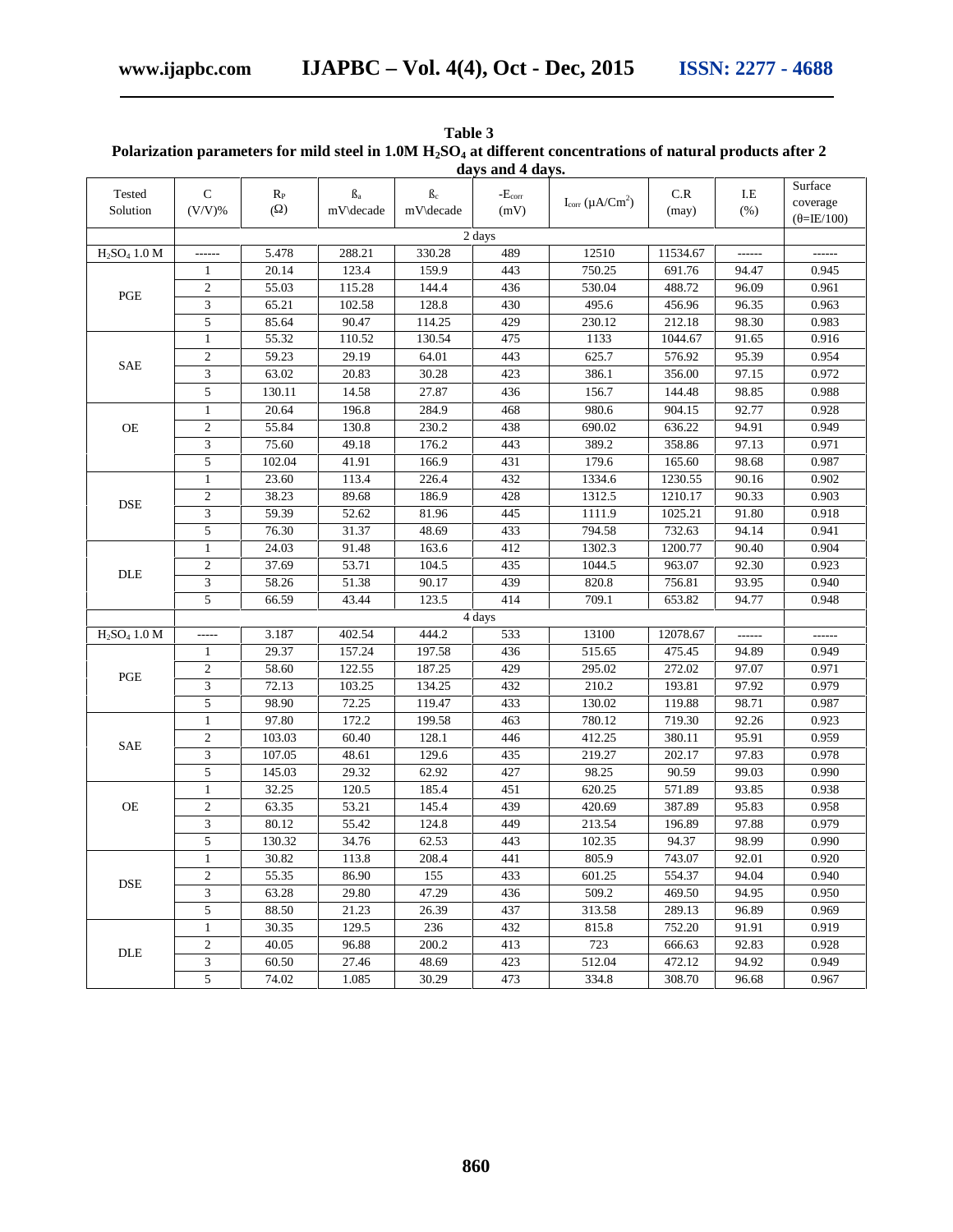|               | values of Langhilur ausorption parameters at exposed mild steel to unferent extracts in 1.0 iv. |        |              |       |                                 |
|---------------|-------------------------------------------------------------------------------------------------|--------|--------------|-------|---------------------------------|
| Inhibitor     | Immersion<br>time                                                                               | Slope  | $LogK_{ads}$ | $R^2$ | - $G_{ads}$ kjmol <sup>-1</sup> |
| PG            | 2hrs                                                                                            | 0.662  | 0.704        | 0.838 | 13.97                           |
|               | 1 day                                                                                           | 1.021  | 2.41         | 0.999 | 23.73                           |
|               | 2 days                                                                                          | 1.007  | 2.40         | 0.999 | 23.65                           |
|               | 4 days                                                                                          | 1.003  | 2.50         | 0.999 | 24.21                           |
|               | 2hrs                                                                                            | 0.814  | 1.17         | 0.968 | 16.65                           |
|               | 1 day                                                                                           | 0.9913 | 2.29         | 0.981 | 23.02                           |
| SA            | 2 days                                                                                          | 0.992  | 2.37         | 0.999 | 23.46                           |
|               | 4 days                                                                                          | 0.990  | 2.41         | 0.999 | 23.72                           |
|               | 2hrs                                                                                            | 0.883  | 1.22         | 0.997 | 16.91                           |
|               | 1 day                                                                                           | 0.995  | 2.20         | 0.995 | 22.51                           |
| $\mathbf{O}$  | 2 days                                                                                          | 0.995  | 2.30         | 0.996 | 23.09                           |
|               | 4 days                                                                                          | 0.994  | 2.38         | 0.999 | 23.53                           |
|               | 2hrs                                                                                            | 1.126  | 0.79         | 0.965 | 14.46                           |
|               | 1 day                                                                                           | 1.062  | 2.18         | 0.999 | 22.39                           |
| <b>DS</b>     | 2 days                                                                                          | 1.0481 | 2.33         | 0.999 | 23.24                           |
|               | 4 days                                                                                          | 1.0173 | 2.37         | 0.982 | 23.47                           |
| $\mathbf{DL}$ | 2hrs                                                                                            | 1.2466 | 1.31         | 0.950 | 17.44                           |
|               | 1 day                                                                                           | 1.055  | 2.67         | 0.999 | 25.16                           |
|               | 2 days                                                                                          | 1.0404 | 2.84         | 0.999 | 26.13                           |
|               | 4 days                                                                                          | 1.0175 | 2.72         | 0.999 | 25.48                           |

**Table 4 Values of Langmiur adsorption parameters at exposed mild steel to different extracts in 1.0 M H2SO4.**

#### **REFERENCES**

- 1. El-EtreAY, Abdallah M, El-TantawyZE. Corrosion inhibition of some metals using lawsonia extract. Corros. Sci, 2005; 47(2): 385– 395.
- 2. Saldo RM, Ismail AA, El Hosary AH. J.Br. Corros. 1982; 17: 131–135.
- 3. El-Etre AY. Corros. Sci, 1998;40:1845–1850.
- 4. Radojcic I, Berkovic K, Kovac S, Vorkapic- Furac J. Natural honey and black radish juice as tin corrosion inhibitors. Corros. Sci, 2008; 50(5): 1498–1504.
- 5. Oguzie EE. Evaluation of the inhibitive effect of some plant extracts on the acid corrosion of mild steel. Corros. Sci, 2008; 50(11): 2993– 2998.
- 6. Abiola OK, Otaigbe JOE and Kio OJ. Gossipium hirsutum L. extracts as green corrosion inhibitor for aluminum in NaOH solution. Corros. Sci, 2009; 51: 1879–1881.
- 7. Xianghong Li , Shuduan Deng and Hui Fu. Inhibition of the corrosion of steel in HCl, H2SO<sup>4</sup> solutions by bamboo leaf extract. Corros. Sci, 2012; 62: 163–175.
- 8. Kalpana M, Mehta GN. Evaluation of Foenum Graecum as inhibitor for acid corrosion of mild steel. Trans SAEST, 2003; 38: 40–42.
- 9. Al-Sehaibani H. Evaluation of extracts of henna leaves as environmentally friendly corrosion inhibitors for metals. Mater. Wissen Werkst Tech, 2000; 31: 1060–1063.
- 10. El-Etre AY, Abdallah M, El-Tantawy ZE. Corrosion inhibition of some metals using lawsonia extract. Corros Sci, 2005; 47(2): 385– 395.
- 11. El-Etre AY. Inhibition of acid corrosion of carbon steel using aqueous extract of olive leaves. J. Colloid Interface Sci, 2007; 314(2): 578–583.
- 12. Chetouani A,Hammouti B, Benkaddour M. Corrosion inhibition of iron in hydrochloric acid solution by jojoba oil. Pigm. Resin Technol, 2004; 33(1): 26–31.
- 13. RajaPB, SethuramanMG. Inhibitive effect of black pepper extract on the sulphuric acid corrosion of mild steel. Mater. Lett, 2008; 62: 2977–2979.